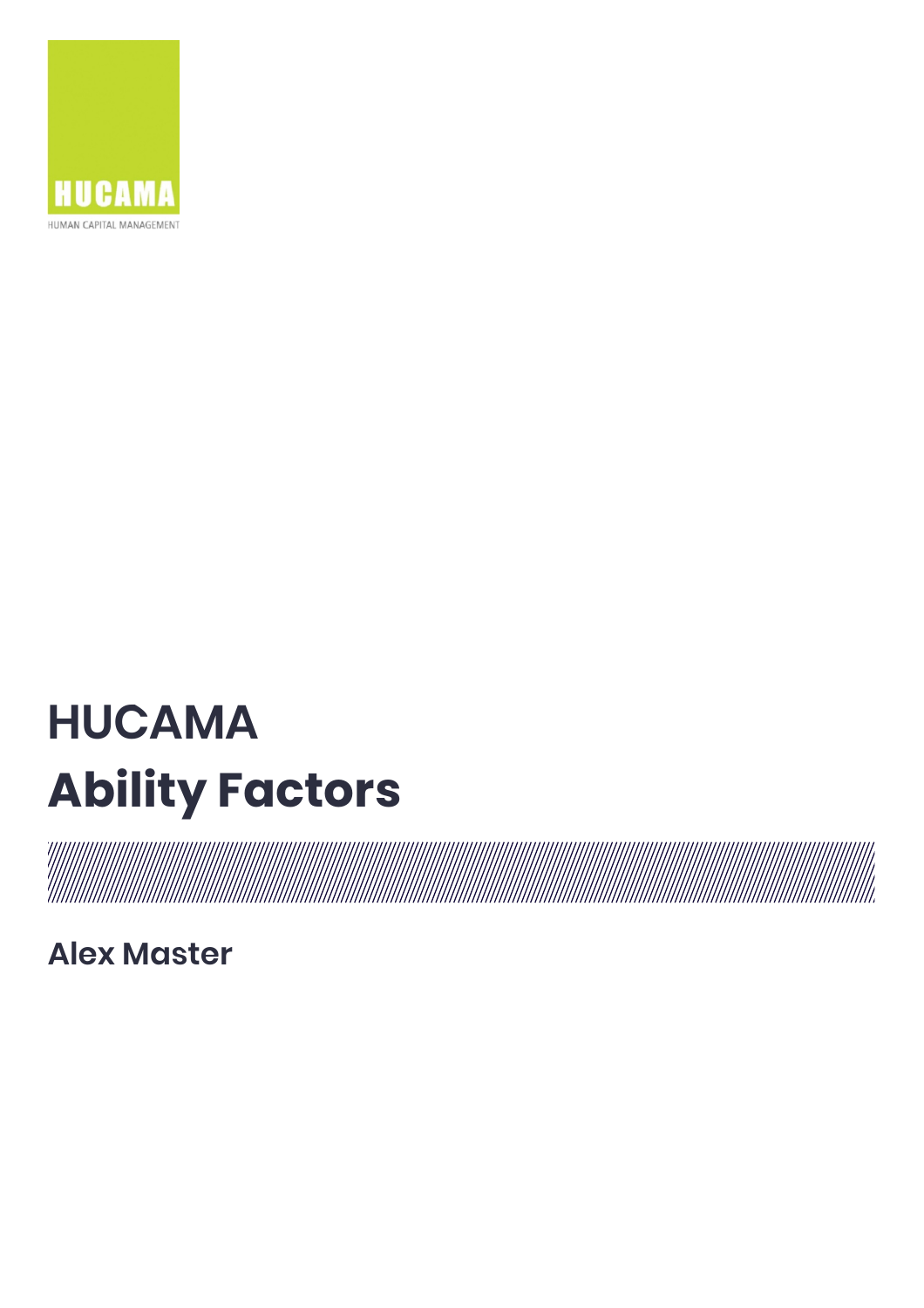# **Your cognitive abilities**

Here is your Ability report. This report offers an impression of how quickly and easily you solve cognitive problems.

### **Your g factor score**

You have a score of 76. This means that 75% of those in the norm group have a lower score and 24% have a higher score than you do.

### **Norm group**

Your result is compared to the scores of others: the norm group. The norm group is composed of people with a certain level of education. After "Your Score" you will see which level of education your score has been compared with. The norm group is chosen with consideration for the function or question for which you have completed the test(s).

### **Definition of the scores**

Your score can vary from left (below average) to right (above average). Your score is expressed as a so-called percentile (0/00)-score. A 0/00-score of 50 reflects the average of the norm group. A score that strongly deviates from the average is proportionately less common.For more information on the contents of this report and the next steps, consult the contact person at the organization that requested your completion of the test(s).

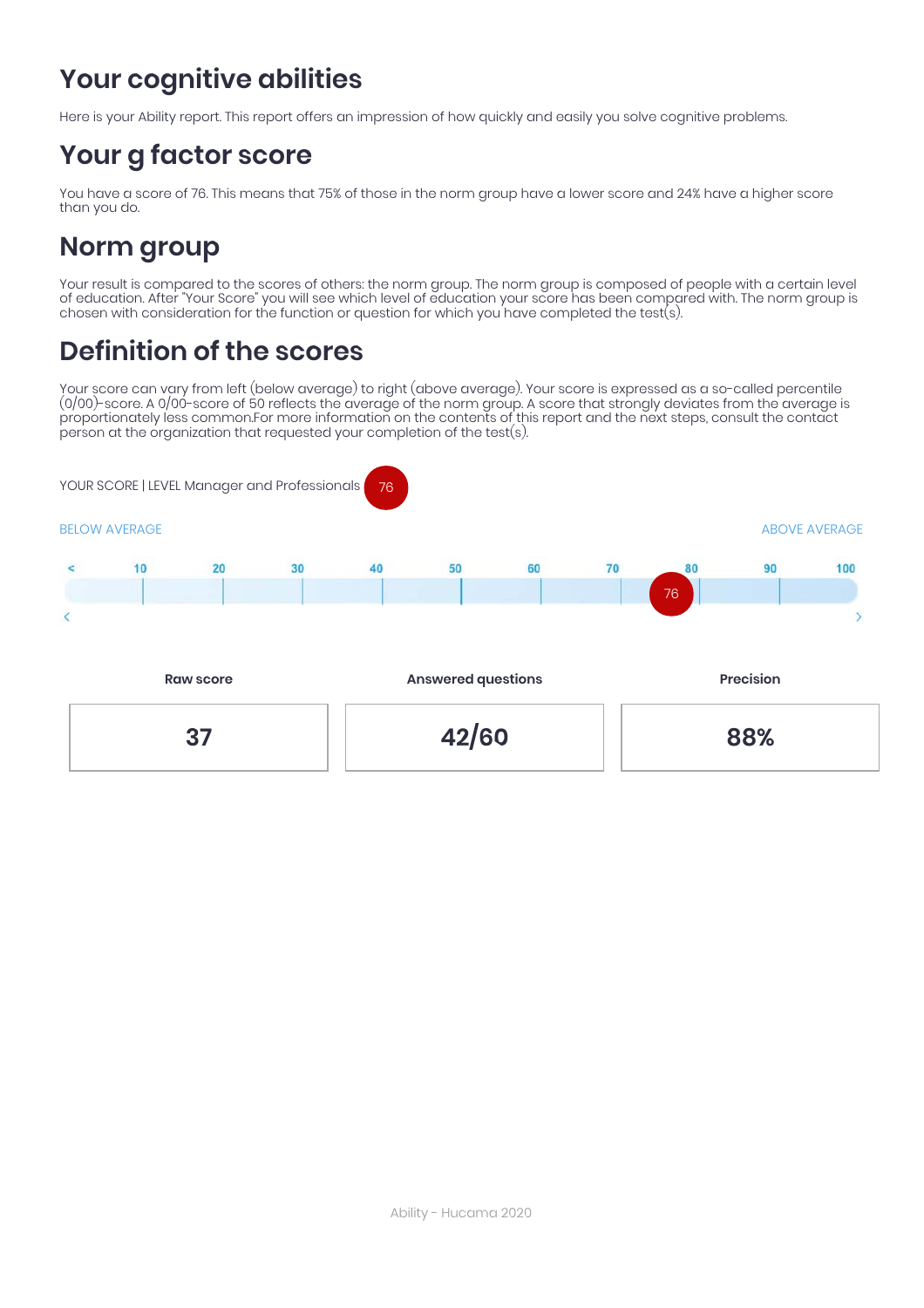### **Processing Style**

The processing style is defined by the two dimensions speed (quick vs. slow) and accuracy (accurate vs. careless). The raw score of the dimension speed results from the number of items attempted. The raw score of accuracy results from the number of items completed correctly compared to the number of items attempted. The raw scores of speed and accuracy are indicated as %. The speed/accuracy indicates how fast and accurate a person works under pressure. The higher the scores are on these two dimensions, the faster and more accurate will the processing style of the participant emerge when related to the comparison group. The chart shows the participant's scores. The scale "accurate - careless" is the horizontal orientation in the chart and the scale "quick - slow" is the vertical orientation in the chart. The participant's score on the two dimensions is indicated by a colored dot.

![](_page_2_Figure_2.jpeg)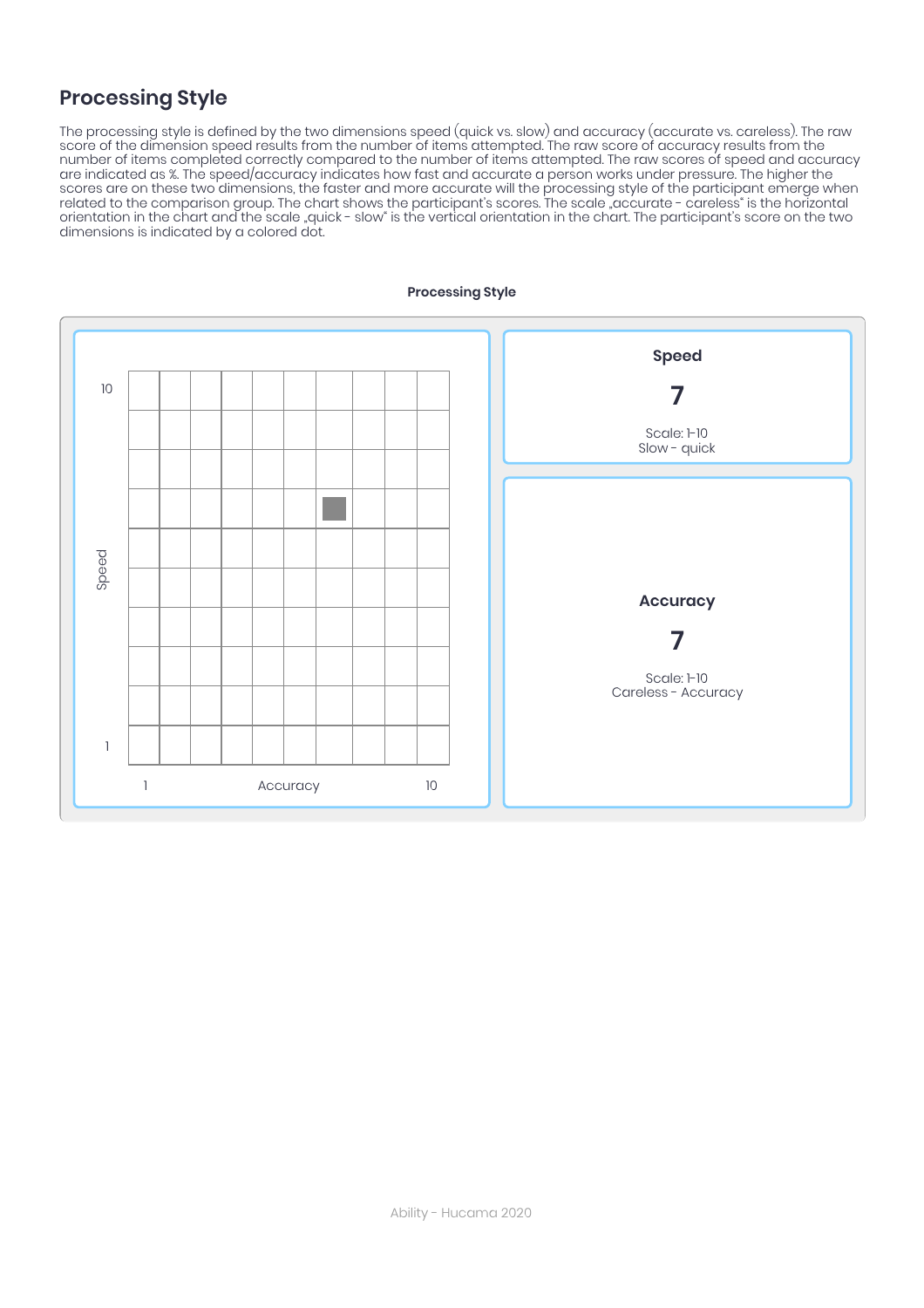## **Your score for each test component**

Your G factor score is composed of the following test components.

### **The G factor**

The bar containing the G factor indicates your general problem solving skills ("G" stands for "general ability"). The smaller bars under the G factor reflect the various test components. Together, your scores on these components determine the overall G factor.

- Diagrammatic Matrices: Ability to infer relationships between objects.  $\bullet$
- Number Series: Ability to infer relationships between numbers.
- $\bullet$ Spatial Reasoning: Ability to mentally rotate 3-dimensional shapes.

Diagrammatic Matrices

![](_page_3_Figure_8.jpeg)